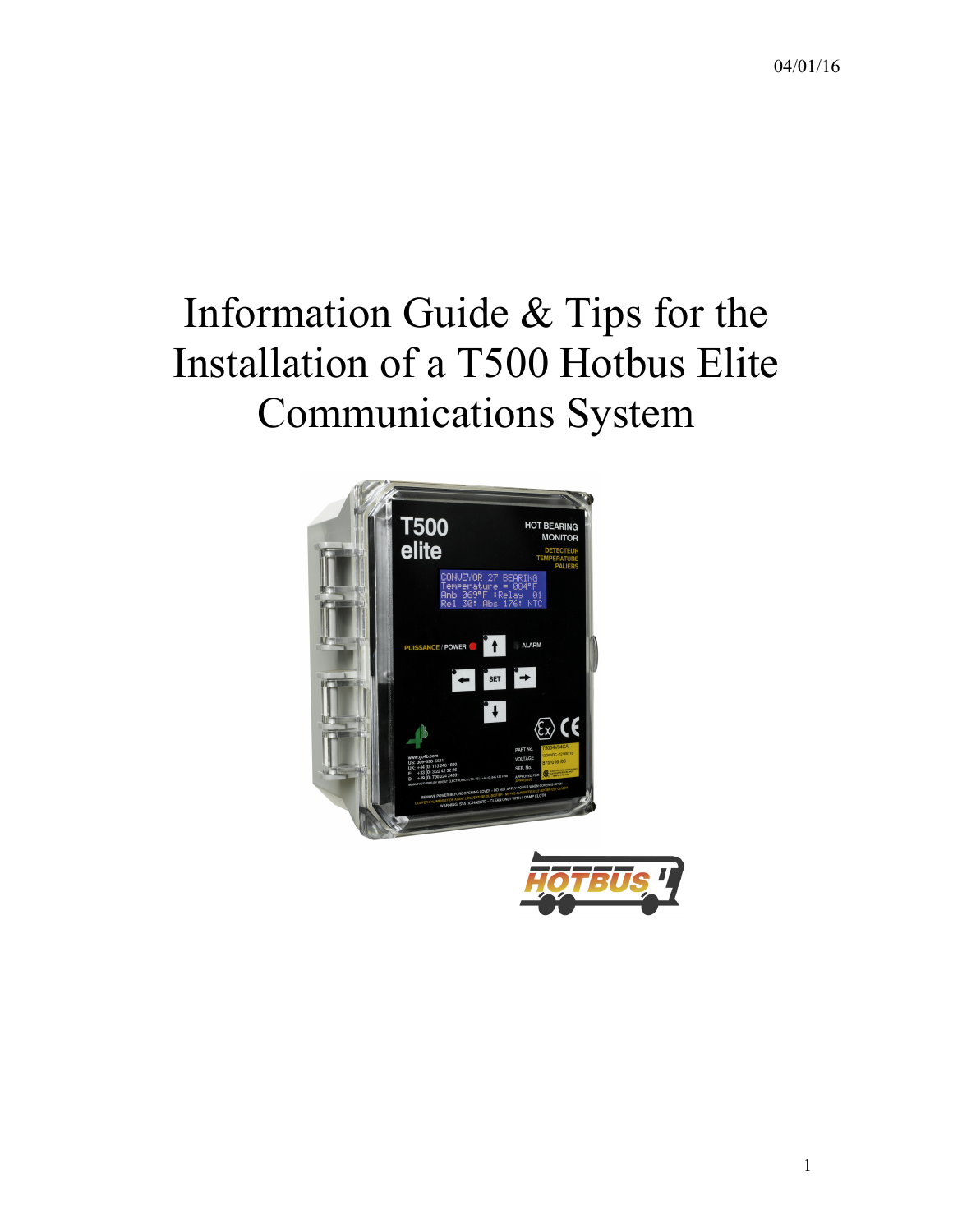The communications system used on the T500 Elite and the TN4/TN4e sensor nodes is known as Hotbus. The system is based upon a 2 wire RS485 serial communications interface. The purpose of this document is to provide information and tips to assist in a simple and easy error free installation of the system. However it is not intended as a substitute for the installation and set-up instructions provided with the system.

Hotbus is known as a linear topology bus, this simply means that the communications must effectively be in a straight line and only have two ends (Fig 1). The cable doesn't literally have to be in a straight line but more like a coiled piece of wire which can be unraveled into a straight line and only has two ends (Fig 2). Branches and tees are not normally allowed as part of the installation (Fig 3). It is good practice to plan your cable route before beginning the installation. Fig 5 shows how the cable is daisy chain connected between the nodes. The nodes can be connected in any order and the T500 can be connected at any point on the network, this also applies to the optional R500 relay interface units. Refer to the unit manuals for further connection details.

The maximum cable length on the Hotbus system is 3000 ft without repeaters. To achieve these lengths, good installation practice is required and the correct cable must be used. Below are a few areas of advice to help achieve optimum system performance.

- Plan the cable route in advance of the installation. If possible, include termination boxes where the communication cable can be easily accessed for any future expansion of the system.
- You MUST use the correct communications cable type Belden 9841 (Twisted pair, 24) AWG, shielded, industrial RS-485) or equivalent. Two standard **14 AWG** stranded copper cables can be used for the 24 VDC node/sensor power.
- For the communications to work correctly the communications cable requires two 120 OHM ½ watt termination resistors (included). These resistors should be connected across A and B on the communications cable terminals. If the T500 control unit is installed at the start or end of the communications cable then connect one resistor across A and B in the T500 and the other resistor across A and B in the last node. If the T500 is not at the start or end of the communications cable then connect one resistor across A and B in the first node and the other resistor across A and B in the last node. Failure to install termination resistors correctly can result in poor communications.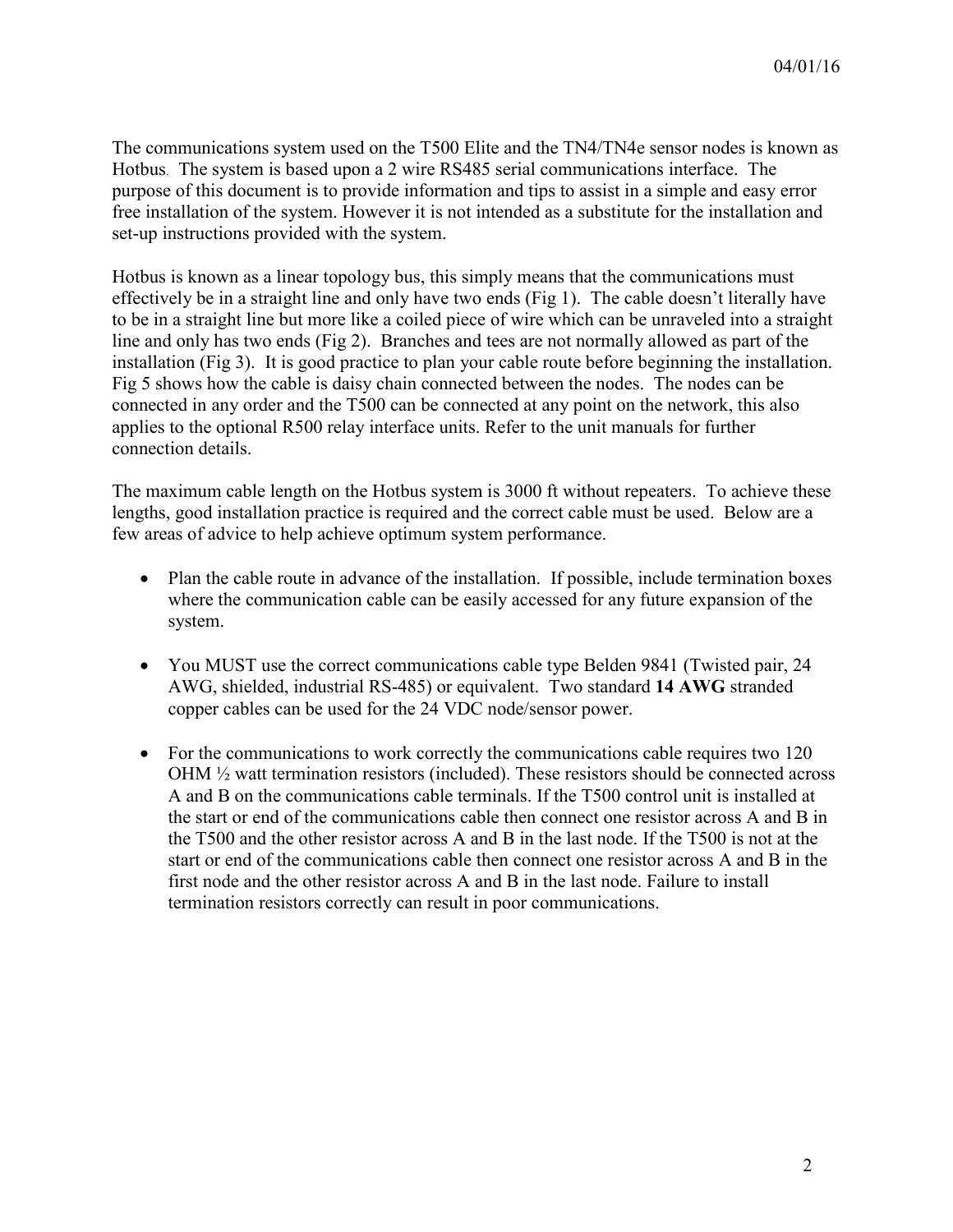

**The resistance of each node across A and B terminals is 265K-Ohm approx. So when all nodes are connected to the communication cable, all their resistances are in parallel. So total resistance in K Ohms is 265/total number of nodes.**

**Example: The total resistance across A and B on a network with 28 nodes is:**

**265/28 = 9.46 K Ohms**

**IMPORTANT: This test is done without the two 120-Ohm termination resistors connected. But remember to install the resistors when the test is complete.**

- You will need to use a separate 24Vdc power supply to meet your power needs for sensors and nodes. This power supply should be correctly rated and must have its output protected by a separate fuse link, which is correctly rated for the system. Most power supplies today have inbuilt protection but they are rated at the full power rating so an external fuse will provide better protection for the system.
- The Hotbus communications and power cables should be installed in a conduit or cable tray without other cables. The twisted pair communications cable is effective at eliminating interference from external sources but as the cable length increases so does the effects of interference. If it is not possible to install the cable in this way you should ensure that the cable in not installed in an area where electrical interference can be a problem. High voltage cables, high current cables, high frequency cables such as Variable Frequency Drives and microwave driers are all potential sources of interference for the Hotbus system and you should avoid using existing cabling routes if they contain any of the above.
- Do not install the Hotbus cables, the T500 Control Unit, or any of the Nodes near radio transmitter aerials or cellular telephone repeaters.
- You CAN install the Hotbus cables along with other communications cables such as Ethernet.
- Conduits, cable tray and trunking should be correctly bonded and grounded.
- The communications cable carries a foil and trace/drain wire shield. **The trace/drain wire should be separated from the foil twisted with the trace/drain wire on the adjacent communications cable, and taped off to insulate it from touching any other conductors. The foil should be cut back and insulated.** It is important to ensure that the shield connection is maintained throughout the installation. Connect the shield wire to ground at the T500 only. You must not allow the shield wire to come in contact with a ground source at any other point as this could significantly increase electrical noise by inducing ground currents.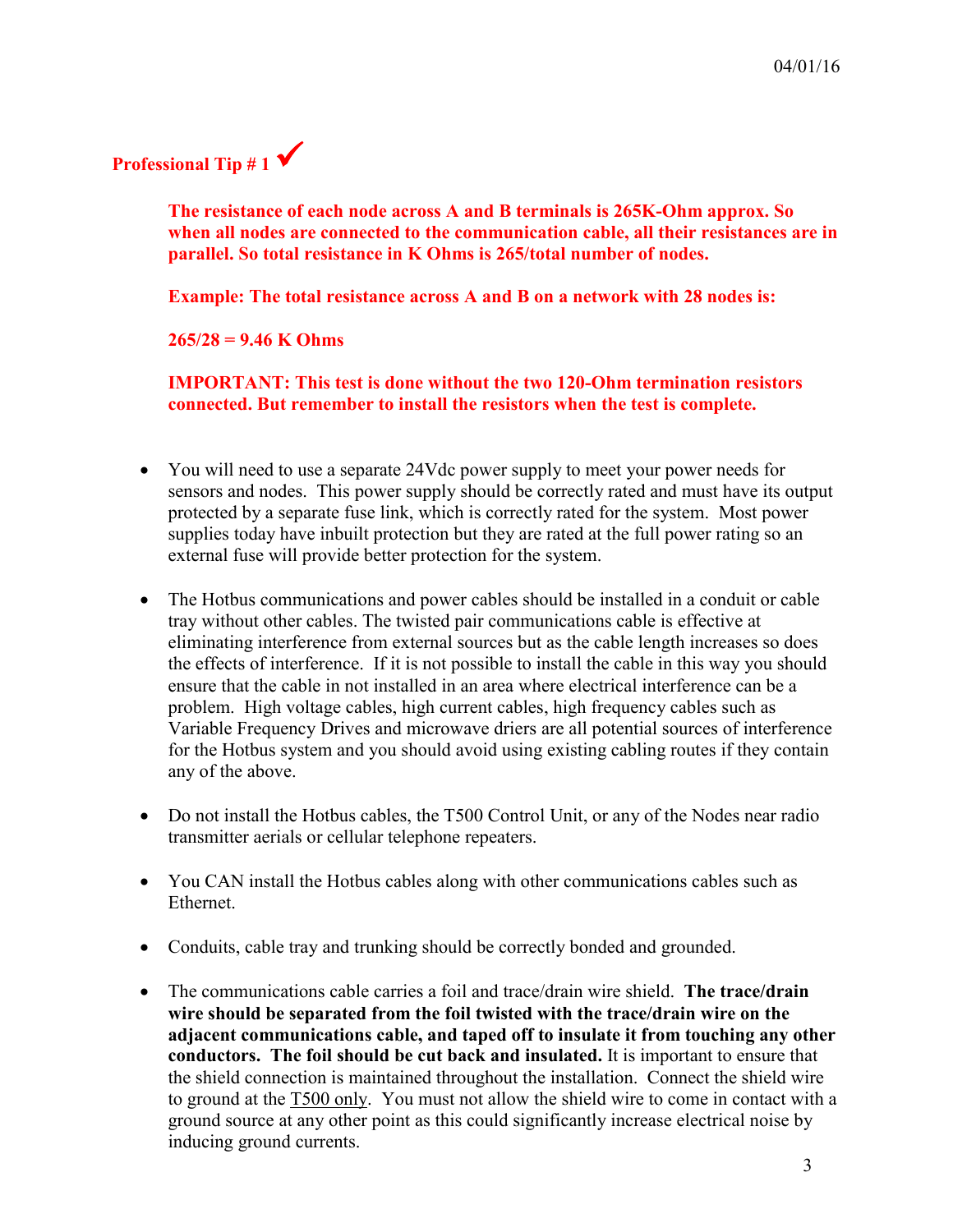*Note: The 0V connection on the T500, R500, & F500 control units are internally linked to the ground terminal. The shield should not be connected to the 0V terminal at the R500 or F500.*

# **Professional Tip # 2**

**When installation is complete, but before connecting the shield to ground at the T500 control unit, there should be an open circuit/infinite resistance measured between the shield and ground.**

- The ground used for the system must be a clean ground. Avoid using the same ground as high power cables or those belonging to a VFD or similar high frequency device. An instrument grade ground connection is preferred.
- When connecting the wires to the node connectors ensure that there are no loose wire ends, which could cause a short between connections or between a connection and ground.
- The power supply to the T500 must be 115 VAC/230 VAC  $\pm 10\%$  or 24VDC  $\pm 10\%$  and a good ground connection must also be used. If the power is fed from an electrically noisy supply you must install additional noise filters or power conditioning components.
- Before applying power to the system check that the connections are ok. It is cheaper and quicker to check for faults now than to repair or replace faulty TN4 nodes because of a wiring error. A common fault is to cross over power and communications wires resulting in the failure in one or ALL of the nodes on the system.

### **Quick Tip # 1**

## **When entering node addresses in the T500 control unit, it is usually easier to enter them one by one and check that there is communication on the most recent node entered. The Green LED on the node should be flashing when the node is communicating.**

Most common problems experienced on installations can be avoided by using good wiring practices. Keep connections neat; observe correct shielding and grounding practice and choose the cable route carefully.

### **Quick Tip # 2**

**It is important to keep track of the node addresses on all systems and completing a table similar to the "Sensor Name Chart" shown on the last page will help.**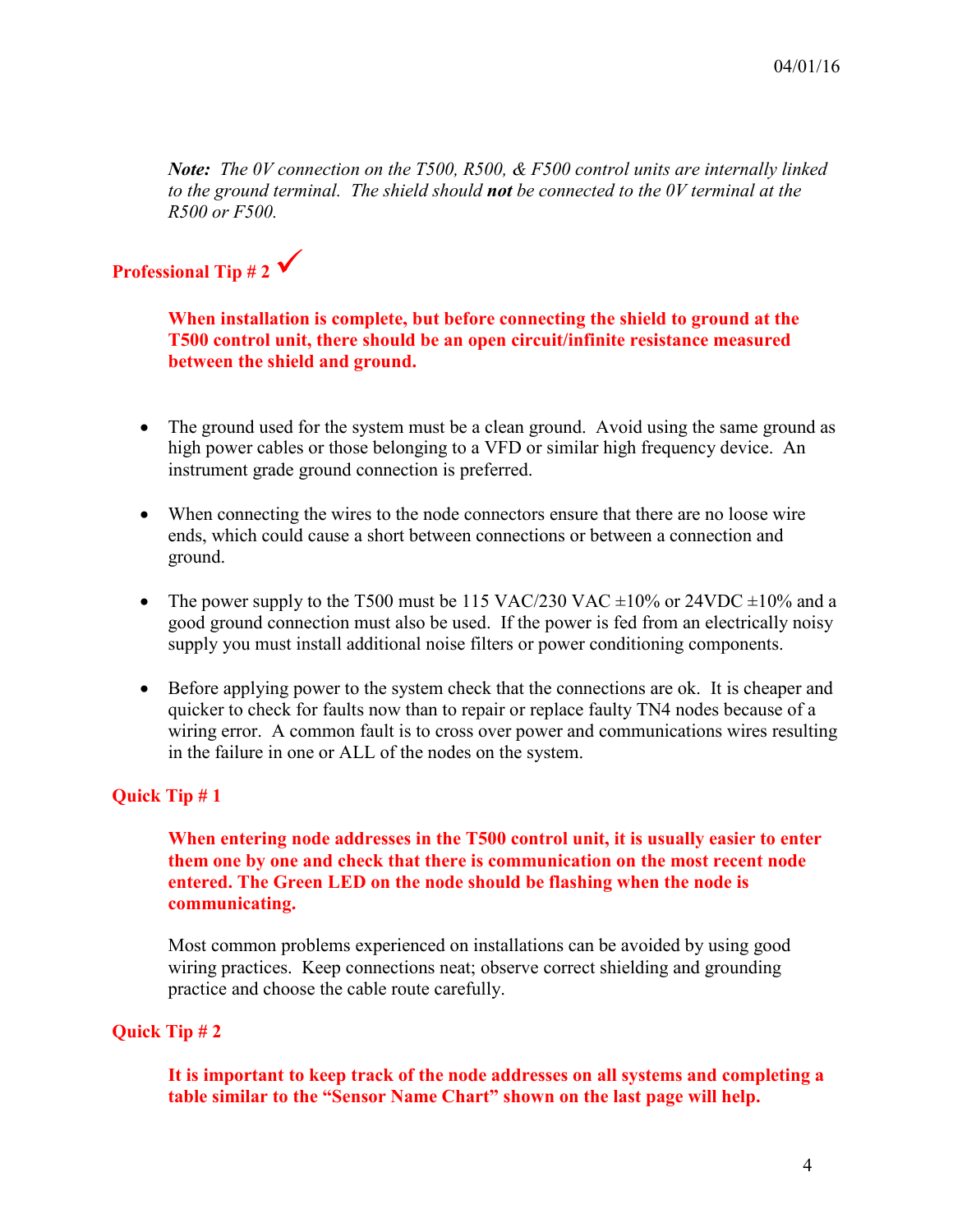### **Quick Tip # 3**

**One of the common problems with conduit systems is the ingress of water. Many electricians understand that no matter how well a conduit system is installed, at some stage a cover could be left loose or condensation can accumulate. This moisture can be channeled to sensors and over time can accumulate and eventually damage the wires or sensor. As such, low conduit drains, approved for the location should be installed and sensor wiring should be "Teed" with an adequate wiring loop so that water following the wires is not channeled to the sensor (Figure 8). Part of the regular system maintenance should include the cleaning of any accumulated debris from around the conduit drains and the inspection of conduit systems for water ingress.** 

### **Quick Tip #4**

**We recommend scheduling your annual inspection / testing with 4B beginning with the commissioning of the system. Contact our office to request a quotation or learn more information about this important service.**



HOTBUS RS485 Twisted pair communications cable

FIG.1 (This is equivalent to fig.2)



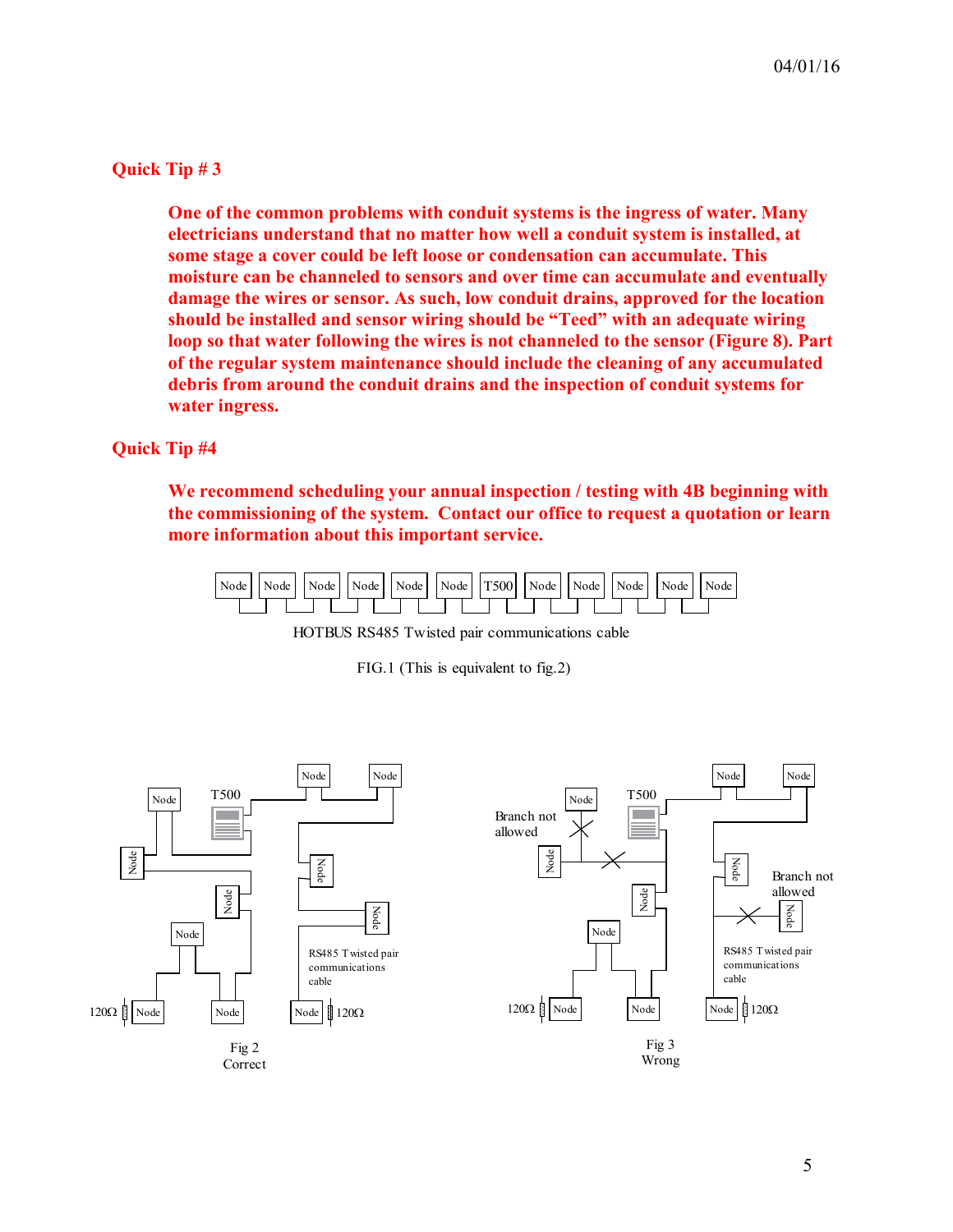# Recommended External Power Supply Fusing



FIG 4

6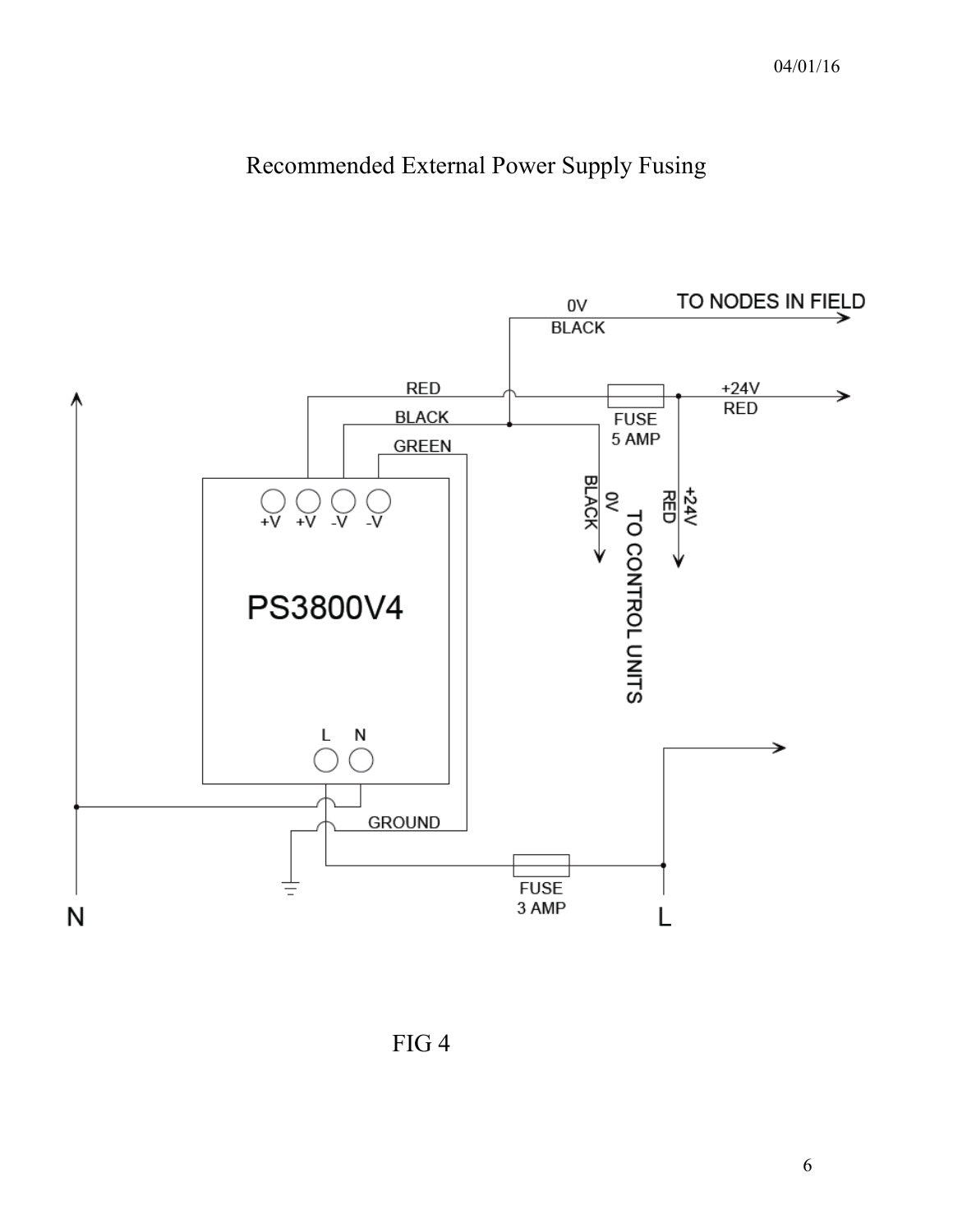

\* Use Belden 9841 (or equivalent) RS485 communications cable



TN4 / TN4e CONNECTOR

FIG 5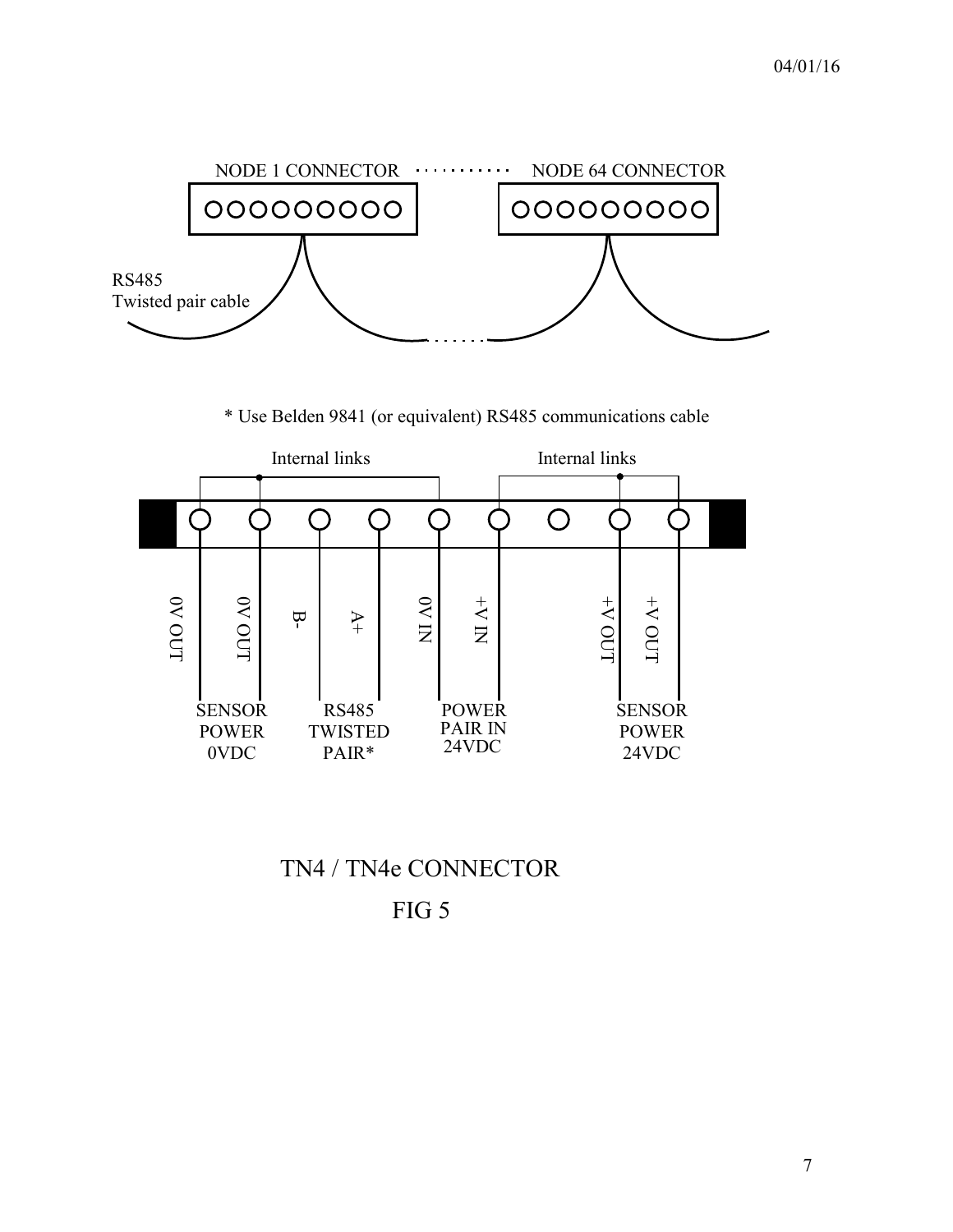# HOTBUS-TN4 Sample Wiring Diagram

#### **Notes**

1. All shields should be insulated and should not be grounded to the enclosure or conduit. The shields should be continuous and should be connected to ground at one end of the network only.

2. All "S" Shield Terminals are internally connected inside the node and should not be used.

3. We recommend sensor cables be extended no more than 100 ft. Extending beyond that can affect the sensor readings.

4. Connect 120 Ohm termination resistors across the "A" and "B" terminals at each end of the network. There should only be two resistors per network.



5. The dipswitch on each node should match the baudrate of the system. Setting 1 – T500 v 3.0.9 or earlier Setting 2 – T500 v 7.0.0 or later



**FIG 6**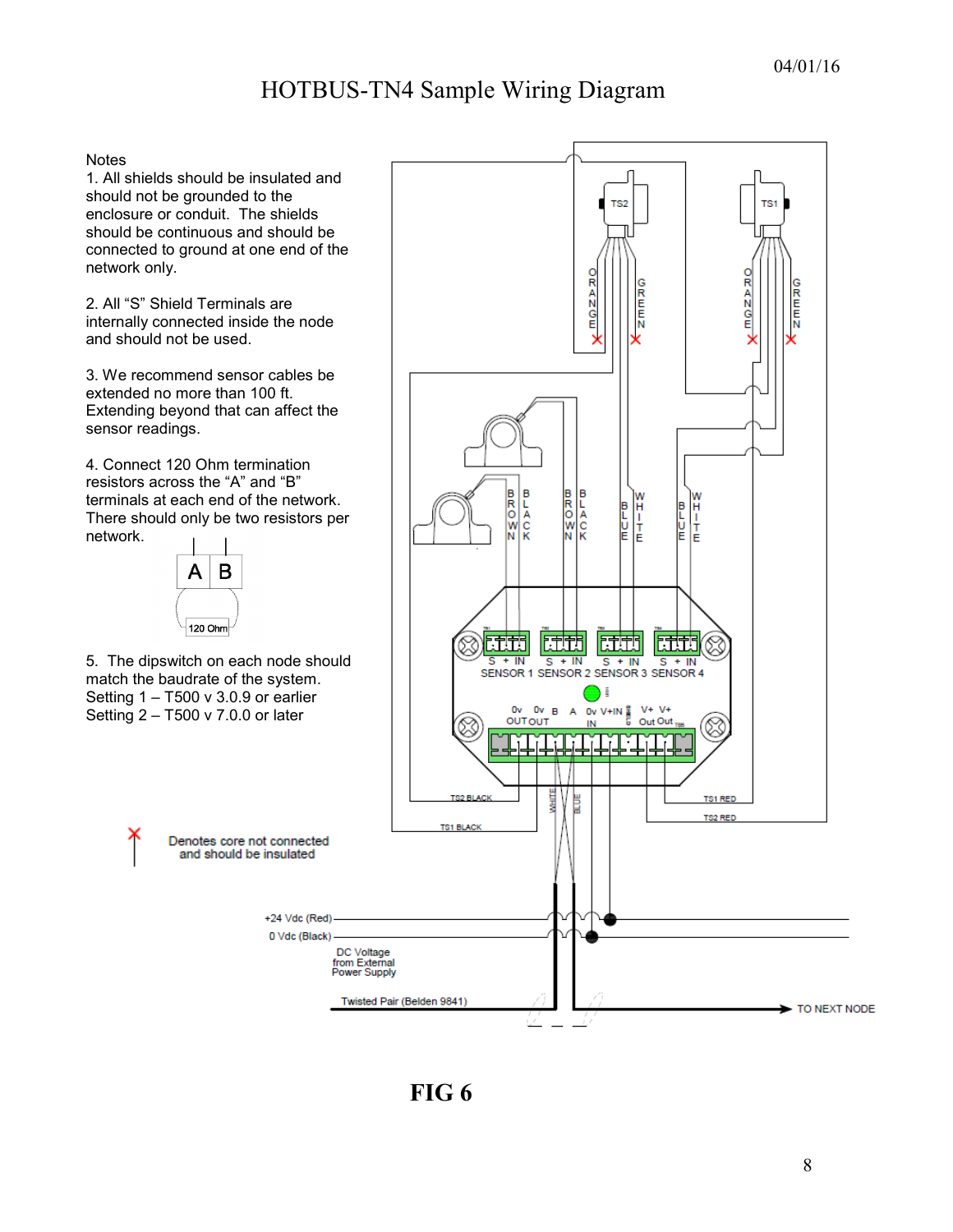# HOTBUS-SN2 Sample Wiring Diagram

**Notes** 

1. All shields should be insulated and should not be grounded to the enclosure or conduit. The shields should be continuous and should be connected to ground at one end of the network only.

2. We recommend sensor cables be extended no more than 100 ft. Extending beyond that can affect the sensor readings.

3. Connect 120 Ohm termination resistors across the "A" and "B" terminals at each end of the network. There should only be two resistors per network.





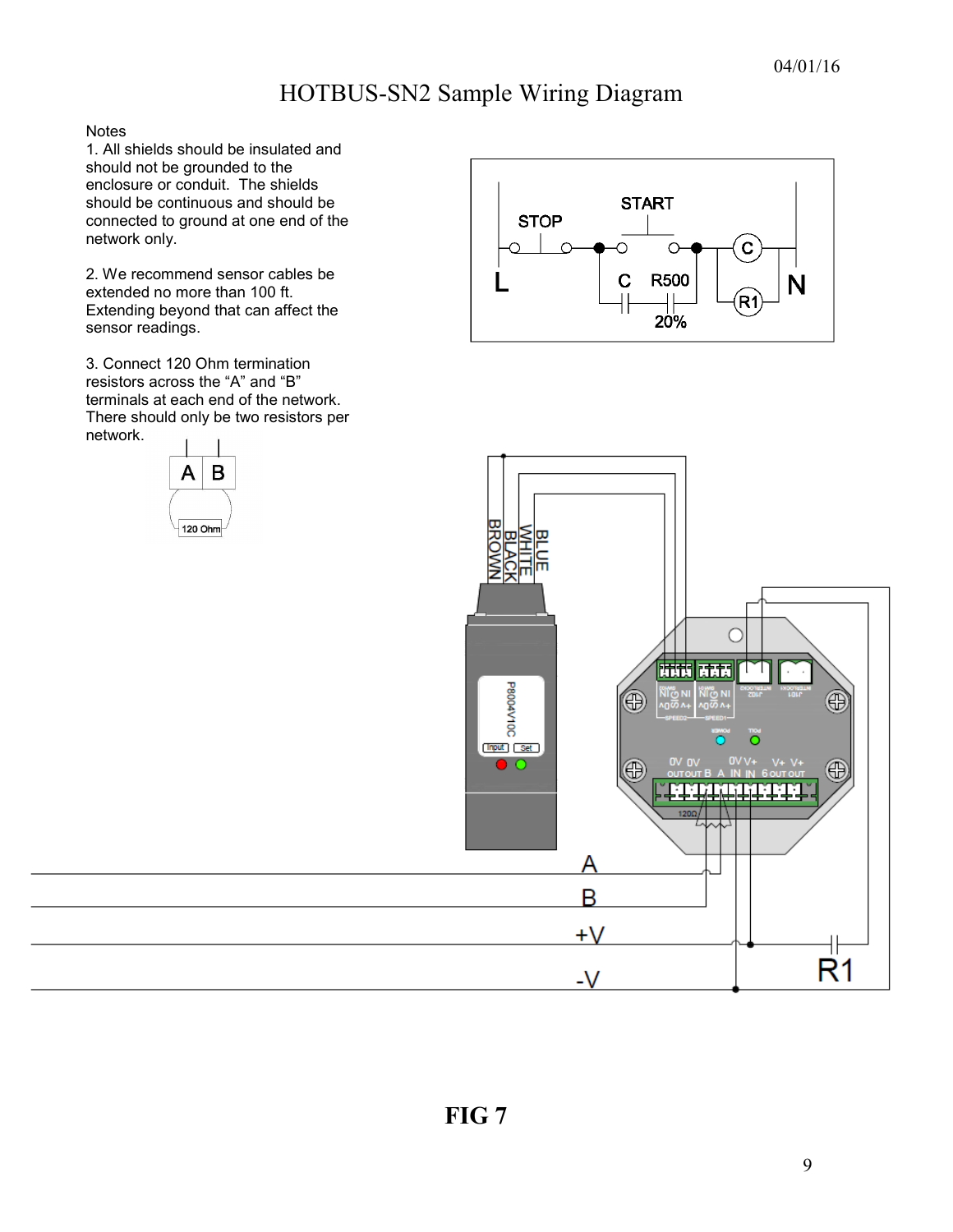# T500 Communications Error Messages Explained

# **Communications error C1 (SYNC error)**

Error C1 occurs when the T500 has received information from a node but the information does not begin with the expected synchronization character.

# **Communications error C2 (HDB2 error)**

Error C2 occurs when the T500 has received information from a node, the synchronization character is correct but the first part of the data header information is incorrect.

### **Communications error C3 (HDB1 error)**

Error C3 occurs when the T500 has received information from a node the synchronization character is correct, the first part of the data header is correct but the second part of the data header information is incorrect.

# **Communications error C4 (CRC error)**

Error C4 occurs when the T500 has received information from a node, the information structure is correct but a data corruption has been detected in the information.

Possible cause: C1 to C4

- > Poor cable connection
- > Connection A+ and B- crossed at the T500 or at the node if just 1 node shows the fault
- > Shield connection incorrectly terminated or terminated at both ends of the cable rather than just at the T500

> No or incorrectly installed termination resistors

> Possible interference from other electrical equipment or 'Walkie Talkie' type devices

Troubleshooting C1-C4 errors (typically effects multiple nodes):

- Check for nodes with abnormally flashing LEDs. The LED should flash whenever the node responds to the T500 (approximately 1 to 8 seconds). Try removing nodes which are flashing abnormally to see if the rest of the network begins working again.
- Check if the shield is touching conduit or any sensor wires in any of the junction boxes. Multiple ground connections on the shield can cause noise on the communications wires. Make sure that the shield only has a path to ground at the T500 (you should read an open circuit with your multi-meter between shield and ground when the Hotbus terminal is unplugged from the T500 and a short circuit when it is plugged in).
- Check that the A & B wires are terminated at every node and at the T500. Verify that the A & B wires are not disconnected or reversed anywhere.
- Note the time of day and what equipment is running if the communication errors are intermittent. This may help determine the cause. Ensure that the communications cable is only run in conduit with low voltage wires.
- Verify that the termination resistors are installed at both ends of the network.
- Check for water in the node enclosures.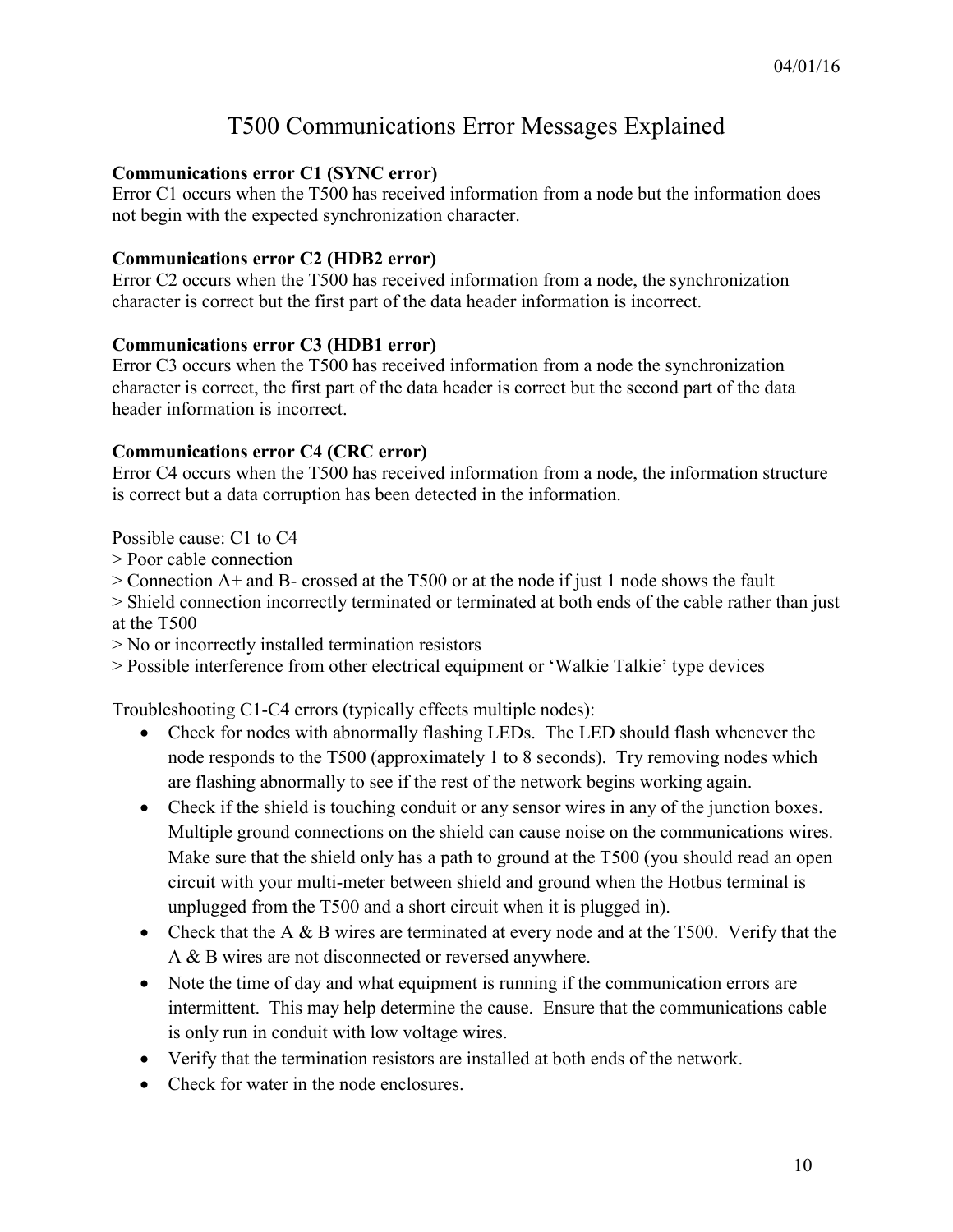# **Communications error C5 (Lost communications error)**

Error C5 occurs when the T500 has not received information from a programmed node even after trying 6 times.

Possible cause: C5

- > Poor/no cable connection
- > Connection A+ and B- crossed at the T500 or at the node if just 1 node shows the fault
- > Shield connection shorted to A+ or B-
- > Faulty node
- > No power to the node
- > Wire broken at the node
- > Node connector missing or unplugged
- > Incorrect node programming in the T500 (wrong node address used)

Troubleshooting C5 Errors (Can effect 1 or more nodes)

- Verify that all node and T500 terminals are plugged in all the way.
- Are the nodes receiving 24Vdc power?
- Make sure that all  $A \& B$  communications wires are landed properly.
- Try to replace one of the nodes with a known working node, program the new address into the T500 and see if it communicates.
- Verify that the entire network is less than 3,000 ft. If it extends farther, repeaters will be needed.
- Check that the node address in the T500 matches the address printed on the node.
- Check for water in the node enclosures.

Communications errors C1 to C5 are helpful in diagnosing simple wiring errors. If having checked through and corrected any of the possible causes the fault persists, please contact 4B for more information.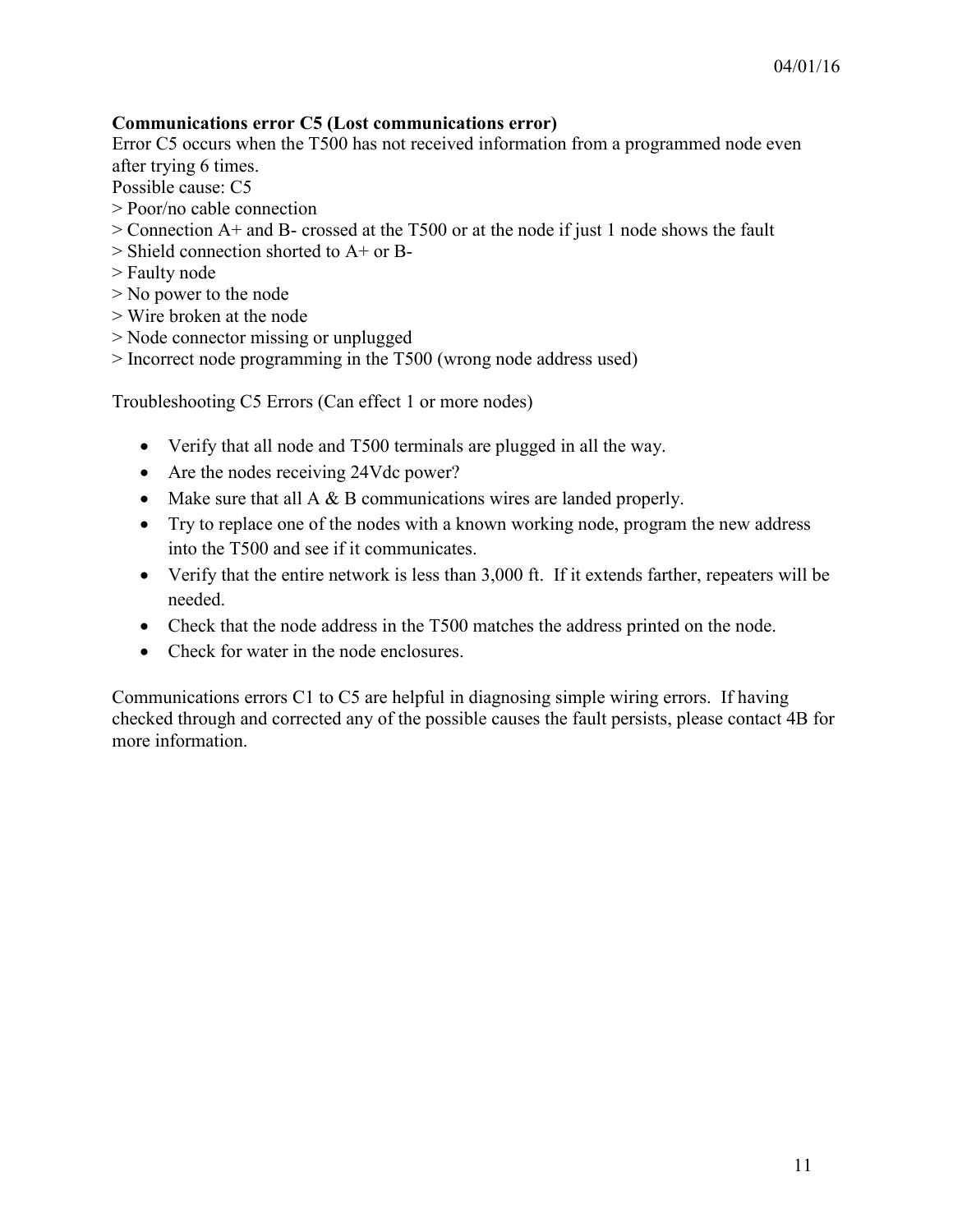

**FIG 8**